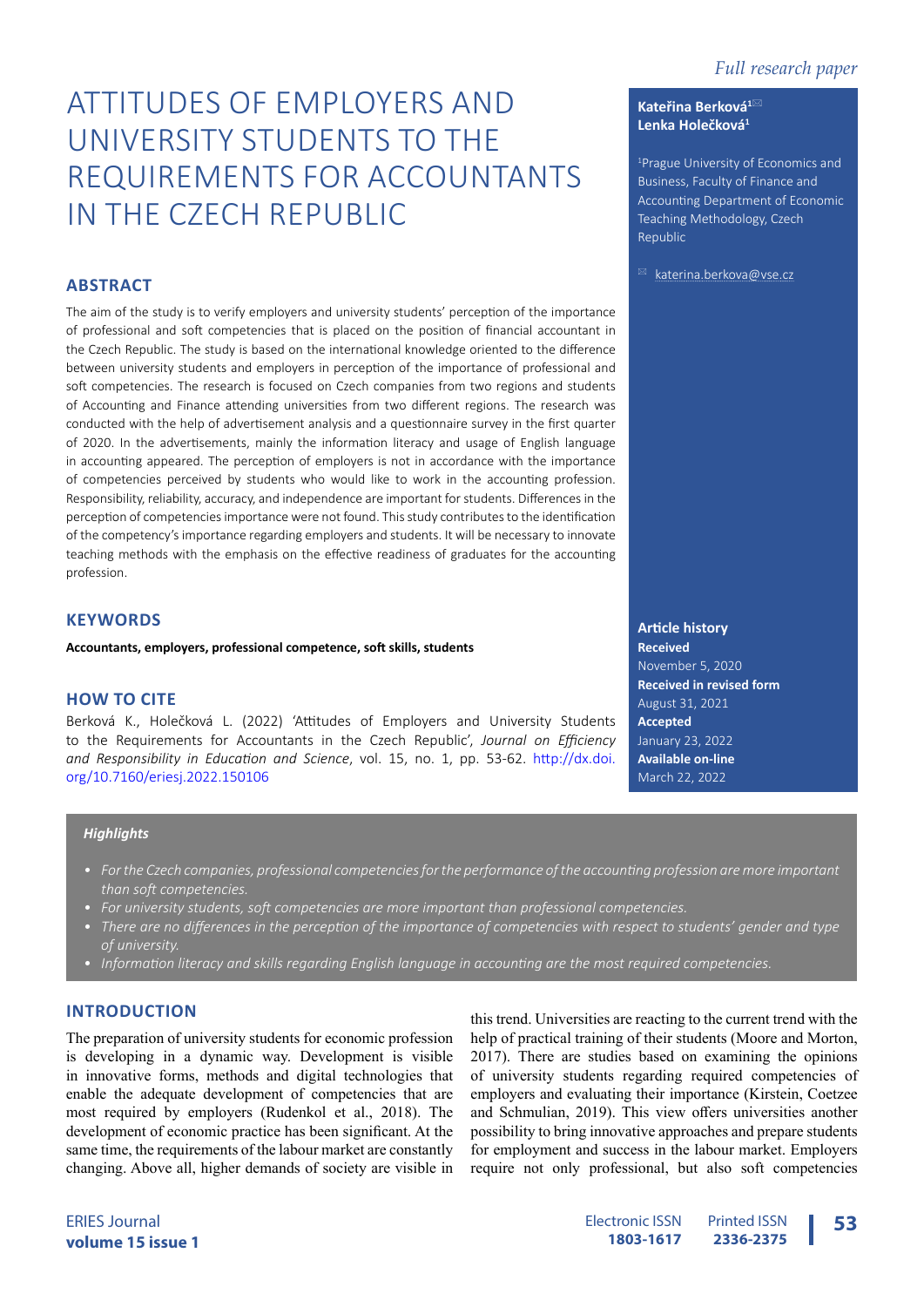of their employees and job seekers. Many studies (e.g., Lim et al., 2016; Pereira, Vilas-Boas and Rebelo, 2019; Tan and Laswad, 2019) examine the relationships connected to these requirements in different economic professions and in different working positions. However, it is still not clear which competencies (professional or soft) are more important for employers in relation to economic working positions. There appear different research results, which is caused by differences in methodological approach, the methods used, working positions choice, the behaviour of the respondents of the research or also by the research period.

The aim of the empirical study does have two basic lines, which are based on following initial question: *What are the requirements of Czech companies on the position of accountant according to the perception of employers and university students of accounting and finance?* Both employers and students evaluate the importance of competencies required from the accountants. For the accounting profession is differentiated into various positions with distinct content and responsibility, this study focuses on the position of financial accountant. The research is focused on two sample groups a) *companies (employers)* based in the capital city of Prague and in the Vysočina Region, b) *students of the bachelor's program* of the Prague University of Economics and Business and the College of Polytechnics Jihlava in the Vysočina Region who study Accounting or Finance. Students of these fields were selected for research mainly with regard to the higher probability of their interest in the accounting profession.

This research follows a study that dealt with the preparation of students for future economic professions in terms of innovation in education (Berková, Krpálek and Krpálková Krelová, 2019). The authors verified the importance of practical training of future professional accountants, auditors, and entrepreneurs during their studies from the perspective of multinational companies in the category of the Czech Republic's Most Attractive Employers and from the perspective of students at the Prague University of Economics and Business in Accounting and Financial Management in the Czech Republic. These students very often get positions in above mentioned companies. The authors found out the emphasis of practice on business and market knowledge in relation to these professions in the international context. Our new research aims to explore the area of requirements of small and medium-sized companies with a greater focus on the national level. The survey is based on the analysis of advertisements from relevant sources. This shows the main difference between a new study and the authors' research (Berková, Krpálek and Krpálková Krelová, 2019). There is also another difference, because the new study expands the range of researched competencies, deals with students from two Czech universities and seeks a dependence of students' perceptions regarding the importance of competencies for the accounting profession with respect to their gender and type of university.

Methodologically, our research is based on an empirical study resulting from the idea that there is a difference between recent university graduates and employers in perceiving the importance of professional and soft competencies required from employees (Manzoor et al., 2018). Although this

study concerns the field of Engineering, its methodological elaboration is transferable to other fields. At the same time, the research reflects a methodological approach in relation to examining the requirements of employers for accounting professions (Tan and Laswad, 2019) and findings from a study (Rudenkol et al., 2018), which deal with innovative requirements for the training of undergraduates, the process of forming professional competencies in the educational space of the university based on new methods and digital teaching aids. The article is divided into five main parts. In the introduction and the Theoretical Background, the authors present the general aim of this study and, with the help of existing knowledge, present the importance of the research plan and the creation of individual hypotheses. The following sections are connected with the research methodology, the presentation of the results, including their interpretation. In the Discussion section, the authors discuss the results with respect to knowledge in other studies and explain the limits of the research. The conclusion contains the theoretical and practical implications of the study.

# **THEORETICAL BACKGROUND AND HYPOTHESES DEVELOPMENT**

The concept of competence is defined by several authors. In particular, they agree that competencies are acquired attitudes, knowledge, and skills of the individual, which are necessary for working performance and which are monitored on the level of professional or also technical and soft competencies (European Commission, 2008; Spencer and Spencer, 2008). It is proved empirically that higher level of competencies - not only for their productivity, but also for their relative rarity leads to the better position in the labour market. The effect is visible the most in higher chance of getting a job, lower risk of dismissal and a higher wage (Orazem and Vodopivec, 1997). The importance of both groups of competencies has evolved differently and is still evolving. Between 1970 and 2002, there was a significant increase of the number of people in positions with essential soft competencies (Borghans, Weel and Weinberg, 2006). Soft competencies also have a positive contribution regarding possible doubling employees' wages about the specific working positions. It is possible to assume that soft competencies are for employers more crucial than professional competencies. This thesis (Borghans, Weel and Weinberg, 2006) has been developed in further research in order to demonstrate relationships, often with different results. Nevertheless, the studies have led to the common conclusions - employers require soft competencies to be developed. Their attention is paid especially to problem solving, decision making, communicative and interpersonal competencies (Manzoor et al., 2018). The observations presented byManzoor et al. (2018) are consistent with recent research published by Tan and Laswad (2019) focusing on accounting positions in Australia and New Zealand. The authors concluded that the skills of accountants are more limited in the personal and interpersonal areas that are important for employers. Other research has shown that readiness to learn, influence, and planning are important for employers (Fernandez and Liu, 2019). Above all, it depends on the specific working position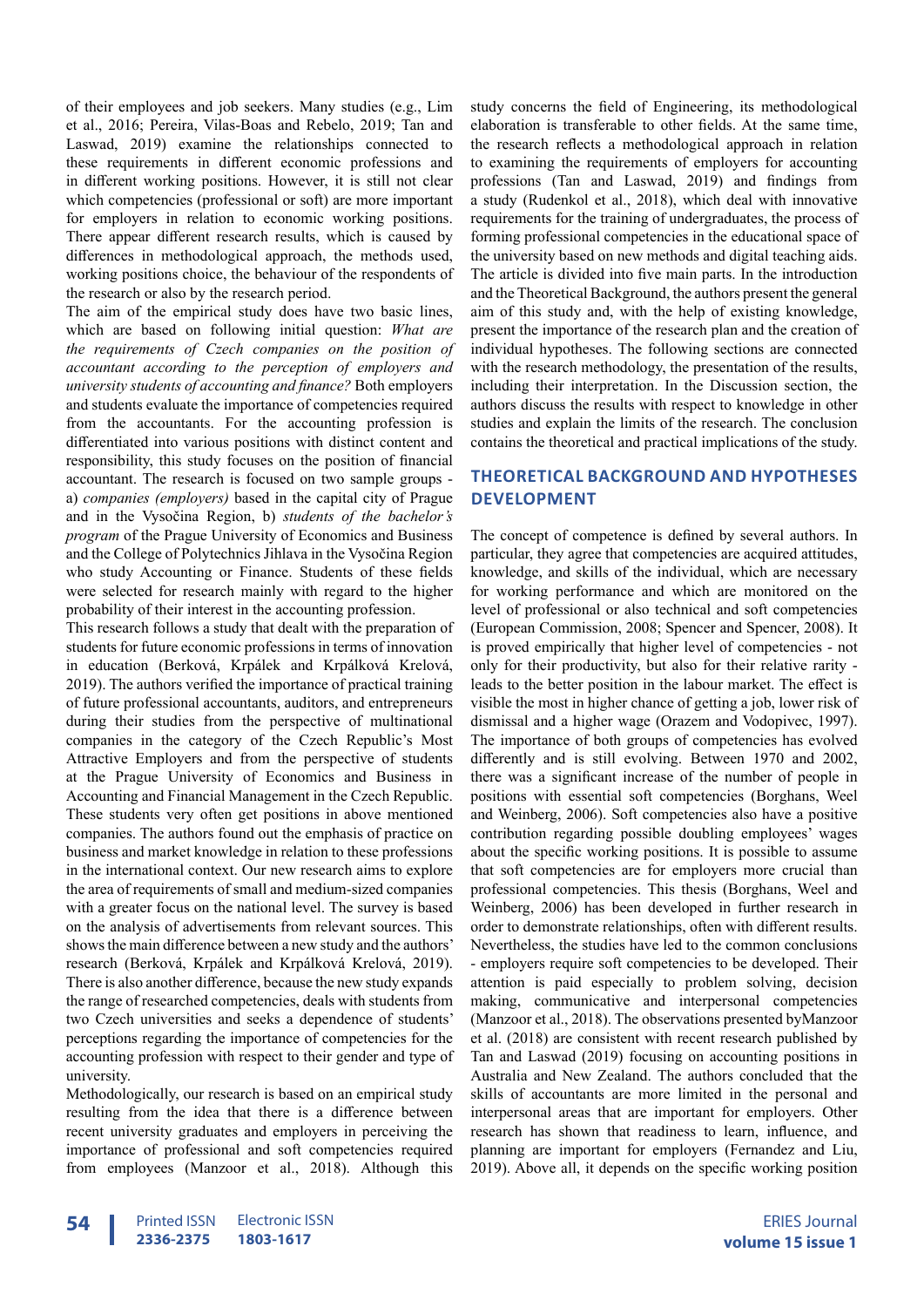that relates to the importance assessment of professional and soft competencies. Based on these findings, hypothesis 1 is created: There is difference in requirements of employers for the performance of the accounting profession in professional and soft competencies. The hypothesis is the subject of this study.

The accounting profession is becoming more and more demanding because of companies aim to meet the demanding society needs. Modern professional accountants need both hard and soft skills. Regarding hard competencies, in business practice, the emphasis is also placed on the International Financial Reporting Standards (IFRS). This issue is becoming very crucial for meeting society needs (Vallišová and Dvořáková, 2018). The development is also visible in modern scientific disciplines, such as environmental accounting (Vallišová, Černá and Hinke, 2018). It means that education systems will have to be constantly innovated to meet this demand (Aris et al., 2013). Different research focused on employers' requirements for accounting positions evaluate professional and soft competencies differently. Asonitou and Hassall (2019) examined the training of undergraduates in the accounting profession. They identified problems in students' professional readiness as well as problems in accounting education, which is not in accordance with global economic trends. Above all, it is a necessary to develop critical thinking, which leads to the change of the curriculum and teaching strategies to promote employability and sustainable development (Berková, Borůvková and Lízalová, 2018). Similar research has also been conducted on the level of soft competencies. In the international context, the problem was identified in connection with required skills of accountants. Especially it appeared in the field of interpersonal and communication skills (Mameche, Omri and Hassine, 2020). Some weaknesses in communication skills were also demonstrated by Webb and Chaffer (2016). There are gaps in expertise and language literacy, specifically lower skills in English language usage (Lim et al., 2016). Webb and Chaffer (2016) demonstrated that university teachers are highly focused on the professional side of practical training and their closer attention is not paid to the development of soft competencies. Research also proved that employers appraise mostly communication skills, analytical skills, and time management. They prefer positive approach to the employment. It means that soft competencies are becoming more and more important. This knowledge has influenced the teaching of accounting at various universities as well as the International Federation of Accountants (IFAC) members (Mameche, Omri and Hassine, 2020) and is confirmed by the research of Chaffer and Webb (2017), who focused on the evaluation of the required competencies of British university graduates in accounting and on the quality of training in professional accounting *Certified Institute of Management Accounting*. According to the authors, weaker level of skills should not be explained with the poor preparation during the university studies. Universities must respond to these limitations and constantly innovate education systems to increase the quality of students' training (Moore and Morton, 2017). The effective steps include mainly the reactions regarding research results in the form of subject innovations, extra-semester courses focused on competencies required by

employers (Roberts et al., 2020), as well as the inclusion of modern technologies in the curriculum (Brownstein, Murad and Hunt, 2015).

The important factor is also perception of university students regarding the importance of competencies for the accounting positions. It is necessary to focus on possible conflict or agreement related to the perception of students and employers. This dependence is essential for preparation for the practice, because students' ideas about their dream job have the impact on their further development. This topic was discussed in several studies that assessed – from the students' perspective - the importance of competencies requiring by employers (Kirstein, Coetzee and Schmulian, 2019). We can find also researches that measured students' level of competencies in relevant subjects in relation to their readiness for practice (Manzoor et al., 2018). In 2018, the authors found that there are significant differences between the perceptions of employers and students regarding the importance of competencies for the profession (Manzoor et al., 2018). Students' awareness of the profession requirements is low. For this reason, we are interested in possible dependence between students' perceptions of the importance of professional and soft competencies. This aspect is connected with hypothesis 2, which is the subject of this study. Skills that employers consider to be important are not so important for students. These skills are mainly creativity, communication, interpersonal skills, decision-making, and problem solving. Students place more emphasis on qualification (Manzoor et al., 2018).

In terms of self-regulatory learning, there are gender differences. Women's self-regulatory abilities are more significant in comparison with men's ones. This fact is valid not only for motivational aspects, but also for learning strategies (Lebid and Shevchenko, 2020). Women students also spend more time with the study and report better study results than men students (Larruzea-Urkixo and Cardeño Ramírez, 2020). Other studies have shown that women have significantly higher risk aversion than men. At the same time, soft skills are negatively associated with risk-taking (Andreoni et al., 2020). For this reason, we focus on the perception of the importance of soft and professional competencies from the students' perspective regarding their gender. Additionally, the factor university as a place of study was added. This factor can affect the perception of the importance of both groups of competencies for the performance of the accounting profession. This is connected with hypotheses 3 and 4, which are the subject of the research: Students' perception of the importance of professional competencies depends on their gender and their university. Students' perception of the importance of soft competencies depends on their gender and their university.

#### **MATERIALS AND METHODS**

#### **Research sample**

Two groups of respondents were selected for the sample. The first sample consists of Czech companies based in the capital city of Prague and in the Vysočina Region. In this sample, there were companies publishing their requirements in advertisements on serious job portals in the real-time of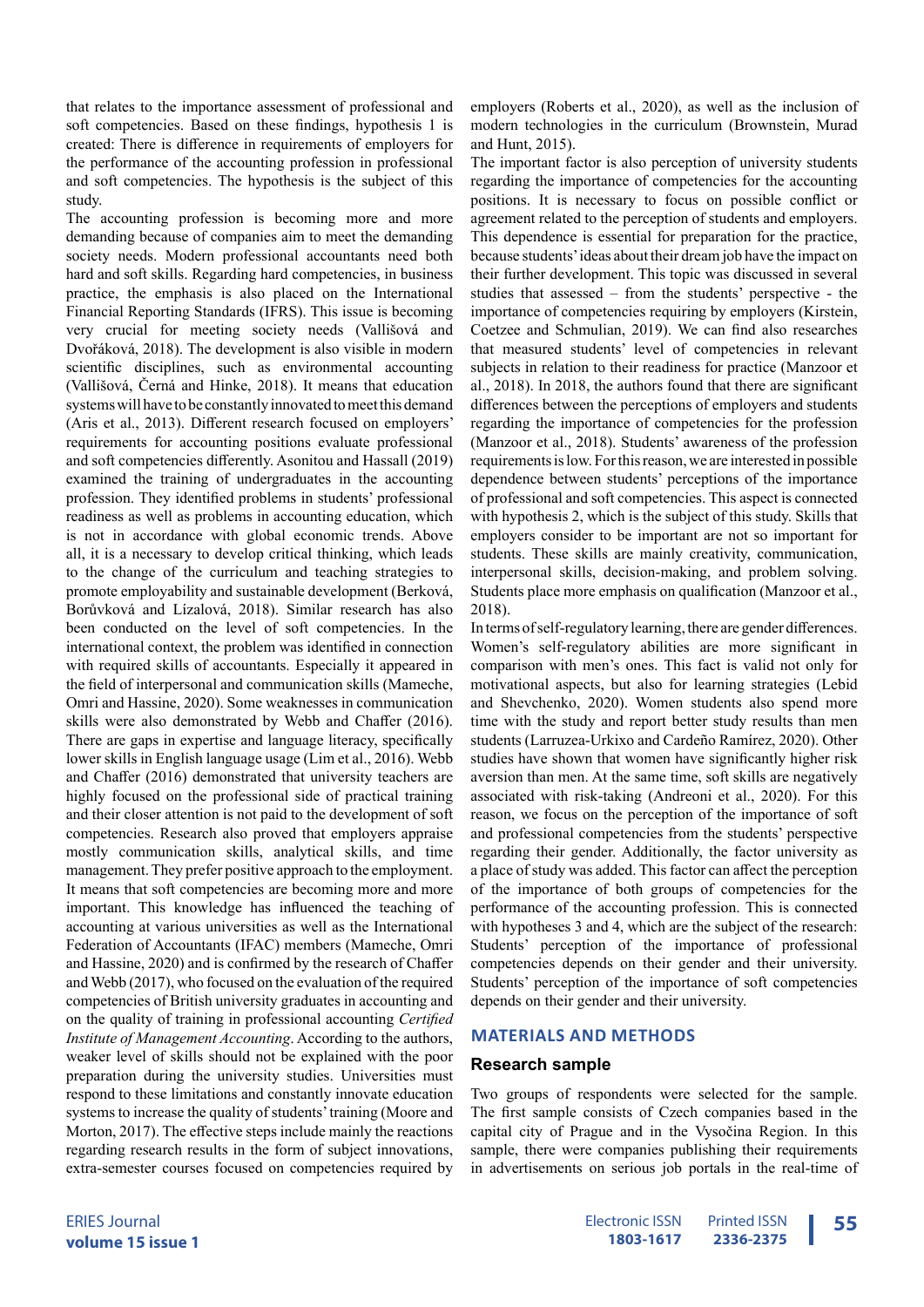research (February to March 2020). The job portals were following: Jobs.cz; PROFESIA.cz; Práce.cz; Správnýkrok. cz; Pracomat.cz; upcr.cz; Dobra prace.cz. On the whole, the total number of 44 relevant companies were analysed (22 companies from the capital city of Prague and 22 companies from the Vysočina Region). For the Vysočina Region, all the job offers were published on these job portals in real-time surveys. The number of advertised job positions in Prague was significantly higher at the time of the investigation compared to the Vysočina Region, but in order to maintain consistency in the number of advertisements, the same number of offers was selected. The main aspect for the selection of companies in Prague was the monitored 15 competencies, which are the subject of the survey. According to their highest occurrence in advertisements, companies based in Prague were selected. In Table 1, there is a list of companies that required professional and soft competencies in their advertisements.

These companies published their requirements for the position of financial accountant (Table 1).

| <b>Vysočina Region</b>          | <b>Capital city of Prague</b>                                                                 |
|---------------------------------|-----------------------------------------------------------------------------------------------|
| Consulta HR s.r.o.              | <b>NEXT REALITY GROUP a.s.</b>                                                                |
| RIMOWA CZ spol. s r.o.          | Hagen Human Capital s.r.o.                                                                    |
| IP IZOLACE POLNÁ, s.r.o.        | MAKO-daně s.r.o.                                                                              |
| MANN + HUMMEL (CZ) v.o.s.       | RSJ Custody s.r.o.                                                                            |
| GORDIC spol. s r.o.             | Manuvia Expert Recruitment                                                                    |
| Lenka Havlíková                 | Menzies Aviation (Czech), s.r.o.                                                              |
| ICOM transport a.s.             | JOB LEADER CZECH s.r.o.                                                                       |
| VALEO ČESKÁ REPUBLIKA           | PRODIMO ACCOUNTING s.r.o.                                                                     |
| O.K. AUTOMOT, s.r.o.            | ADVANCE HR, s.r.o.                                                                            |
| Crystal BOHEMIA, a.s.           | Kingscourt Express, spol. s r.o.                                                              |
| EKOSTAVBY JABŮREK s.r.o.        | Hays Czech Republic, s.r.o.                                                                   |
| VRTAL, s.r.o.                   | Grafton Recruitment s.r.o.                                                                    |
| Kateřina Mičková                | ISS Facility Services s.r.o.                                                                  |
| MOTORPAL, a.s.                  | Lidové bytové družstvo Praha 3                                                                |
| Holoubek trade s. r. o.         | GTH catering a.s.                                                                             |
| KRONOSPAN CR, spol. s r.o.      | Servisní středisko pro správu svěřeného majetku Městské části Praha 8, příspěvková organizace |
| FUDAPEM, s.r.o.                 | <b>ENGIE Services a.s.</b>                                                                    |
| LEPŠÍ PRÁCE s.r.o.              | Univerzita Karlova, Filozofická fakulta                                                       |
| Grafton Recruitment s.r.o.      | ProfesKontakt, s.r.o.                                                                         |
| Agro MONET, a.s.                | Domácí hospic Cesta domů                                                                      |
| Jobs Contact Consulting, s.r.o. | EFIT Bohemia, a.s.                                                                            |
| Advantage Consulting, s.r.o.    | Barceló Hotel Group                                                                           |

**Table 1: Analysed companies, 2020 (Source: Authors)**

In terms of size, the companies are small and medium. The size of the company is not crucial for this research. The factor that is crucial for the purpose of this analysis is the region in which the company is based. For this reason, the study is not focused on the size of the company. Regarding the subject of activity, these companies are active in production or services. However, there are the aggregate numbers of small and mediumsized companies for individual regions and activities. In the Vysočina Region, 11 small and 3 medium-sized companies providing services and 4 small and 6 medium-sized companies operating in production were analysed. In Prague, 16 small and 5 medium-sized companies providing services and 1 mediumsized company operating in production were analysed. Some companies are oriented both on providing services and production, and therefore they are included in these numbers according to their activity. The companies were included in the sample by deliberate selection according to the region. Prague was chosen not only for its status of the capital city, but also for the reason that this region offers great job opportunities and the possibility to start the accounting career successfully. The Vysočina Region was chosen due to lower job opportunities in

the accounting profession. Different regions were selected to balance the sample. Among regions, there were not tested any differences due to lower sample. That is the reason of future hypothesis application with extended employer sample.

The second sample consists of students of the Accounting and Finance bachelor's study fields from the Prague University of Economics and Business and the College of Polytechnics Jihlava. The selection of these universities was determined by the selection of analysed regions. Another reason is the fact that these universities are the largest ones in the regions to provide economic education in the field of Accounting and Finance. At the same time, the choice of these two universities was supported by the fact that after graduation, students often stay in the city of their studies or move to the capital city to build their professional career. Therefore, the selection of these universities is relevant, and the results provide credible findings. It is also possible to compare the requirements of employers for accountants with the attitudes of students studying relevant fields and having assumption to continue in these fields in their further career directly in the selected cities. Universities were included in the research by deliberate selection, as well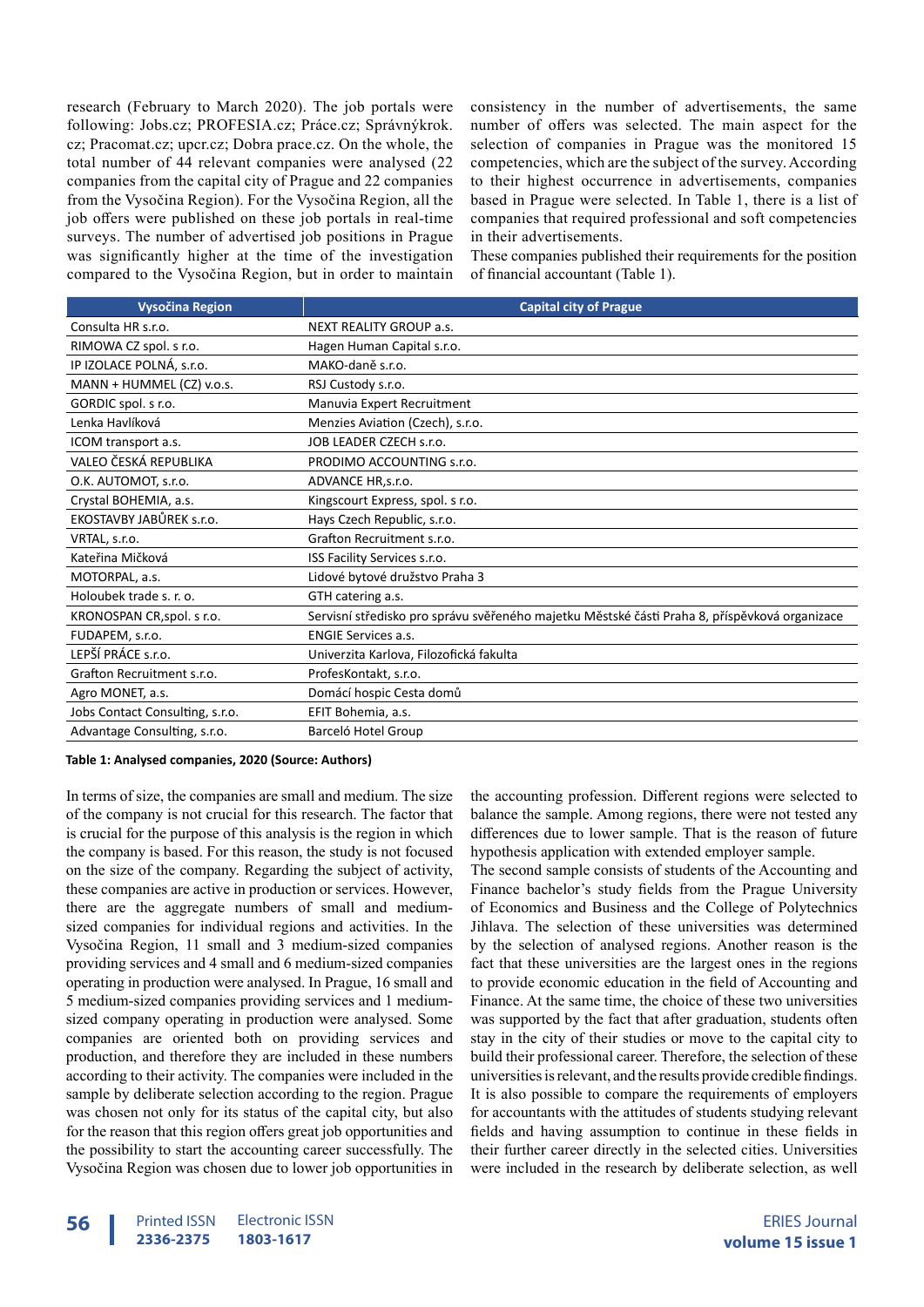as 74 students who participated in the research in the period from February to March 2020. The total sample consists of 34 students (46%) from the field of Accounting studying at the Prague University of Economics and Business and 40 students (54%) from the field Finance and Management from College of Polytechnics Jihlava. The students of the third year of full-time bachelor's study at both universities were addressed. There were 45 addressed students from the College of Polytechnics Jihlava. The return was on the level of 88.8%. 70 students at the Prague University of Economics and Business were contacted and the return reached 57.1%. The sample consisted of 48 women and 26 men. The Prague University of Economics and Business involved the sample of 16 men and 18 women. At the College of Polytechnics Jihlava, there were 10 men and 30 women. The research was carried out as an optional one. The sample is not larger because in the Czech Republic, the declaration of emergency due to COVID-19 was stated and there was the ban for students to be present at universities. The sample was not differentiated by age, as this factor is not consistent with the aims of this study.

#### **Data collection methods**

For data collection, qualitative and quantitative research was used. Qualitative research was carried out by analysing official documents obtained from company advertisements and was inspired by international research based on the same method (Tan and Laswad, 2019). The analysis is further focused on the requirements of employers for the position of financial accountants, regardless the size of the company. These monitored professional and soft competencies were divided in detail and for each competence there was expressed the frequency of its total occurrence in advertisements of 44 companies. Quantitative research was based on the method of questionnaire with the help of non-standardized questionnaire. The research was methodologically inspired by an international study (Manzoor et al., 2018). Interviewing was realized directly at universities and the students were physically present. Before the actual research, preliminary research was carried out. In preliminary research, there took part the sample with the same characteristics of the respondents as in the main research. 10 students participated in the pilot survey This fact increased the validity of research content and reliability of research tool. The questionnaire contained a combination of closed questions with open-ended questions. Using open questions, factual data of respondents (students) were determined, i.e., gender, university, field of study, year, and the form of study. There were used mostly five-level Likert scales. Furthermore, in the student-oriented research, the numerical values expressing the importance of soft competencies were assigned to them. The following professional competencies were present in the model: information literacy, language literacy, invoicing, final accounting activities (closing accounts), reporting, audit preparation, tax processing, wage processing. Furthermore, these were the following soft competencies: independence, accuracy, reliability, responsibility, cooperation, effective communication, flexibility. Overall, 15 competencies relevant to the financial accountant position were analysed. They were selected with respect to their appearance in the advertisements

published. The students assigned to the above mentioned professional and soft competencies in the questionnaire the importance, which was expressed by numerical values from 1 to 5, while 1 expressed insignificance and a value of 5 meant the highest degree of importance of competence for the accounting profession performance.

# **Methods of statistical analysis**

Acorrelation matrix was constructed to determine the correlation relations between variables in the case of testing hypotheses 1 and 2. With respect to ordinal variables, Pearson's correlation coefficient *r*, which is usually used for this type of data, was used. The data contain mostly numerical ordinal variables. Both types are commonly treated as numerical variables (Cohen, 1988). A paired Student's *t*-test was used to verify Hypothesis 1, with respect to comparison of companies' requirements for professional and soft competencies of accountants. Statistical analysis was performed using the program SPSS.

Data from student-oriented questionnaire were obtained with the help of a scale of 1-5, where students assessed the importance of competence for their profession performance. The results show that the higher the value, the higher the importance of competence. The total score for each separated competency group, expressing the importance of professional and soft competencies, was determined using the average of the obtained data. The test examined the differences in the perception of the importance of professional and soft competencies from the perspective of all students, and, also, from the university and gender perspective. Differences connected with gender and university factors were monitored separately for each group of competencies (professional and soft). Due to the ordinal nature of the data, a nonparametric Man-Whitney *U*-test (hypotheses 3 and 4) was used to test the dependence of the perception of the importance of each competency group on gender and university, as no normal distribution was proved. For this purpose, null hypotheses were defined. Null hypotheses are formulated as follows:

- $H_{0,i}$ : There is no difference in requirements of employers *for the performance of the accounting profession in the area of professional and soft competencies.*
- $H_0$ : There is no relation between students' perception *of the importance of professional and soft competencies.*
- $H_{0,3}$ : Students' perception of the importance of *professional and soft competencies does not depend on their gender and their university.*
- $H_{0,4}$ : Students' perception of the importance of *professional and soft competencies does not depend on their gender and their university.*

## **RESULTS**

The results regarding the verification of hypothesis 1 show that employers  $(n = 44)$  do not perceive the importance of professional and soft competencies in the same way. A paired *t*-test was used to determine the difference between preferences, and the relation between the importance of professional and soft competencies for the employers in the accounting profession was also found. The results of paired *t*-test and non-parametric test led to the same findings. Therefore, the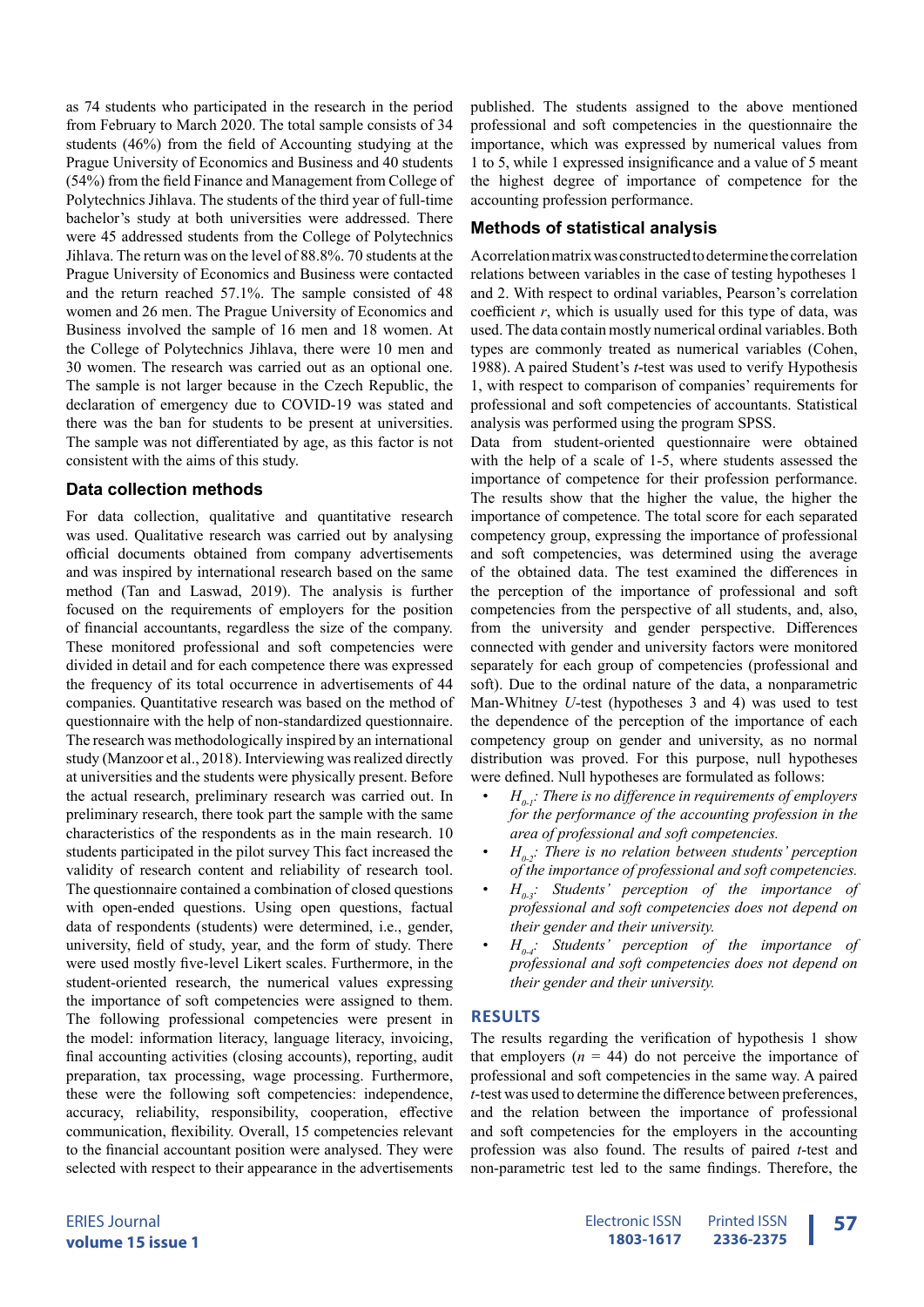results of the Student's *t*-test are published. It was found that the requirements of employers differ significantly in the area of professional and soft competencies ( $p < 0.001$ ). Table 2 shows

the results of the descriptive statistics in connection with the paired Student's *t*-test. At 5% of the significance level, we reject hypothesis  $H_{0,1}$ .

| <b>Variable</b>           |    | <b>Mean</b> | <b>Standard Deviation</b> |
|---------------------------|----|-------------|---------------------------|
| Professional competencies | 44 | 2.89        | 3.35                      |
| Soft competencies         | 44 | 2.09        | 2.58                      |

#### **Table 2: Descriptive statistics, 2020 (Source: Authors' Calculation)**

Using Pearson's correlation coefficient *r*, a direct dependence of employers' requirements for professional and soft competencies of accountants was found at 5% of the significance level  $(p < 0.001; r = 0.963)$ .

It was proved that the Czech employers (from 44 selected companies) appreciate the professional competencies. Differences between regions were not examined due to a lower sample of companies from the Vysočina Region. Therefore, the frequencies of occurrence of the required competencies for both regions were determined separately, just with respect to the professional and soft competencies. Soft competencies

appeared in the advertisements of Prague companies in the total number of 48 times, while in the advertisements of companies from the Vysočina Region they were identified 44 times. The results are almost balanced. A similar situation occured in relation to required professional competencies. Professional competencies (listed in Table 3) appeared in advertisements 64 times regarding companies from Prague and 63 times regarding the Vysočina Region. Table 3 shows the summary of results that indicate the number of required individual competencies in the advertisements of the Czech companies.

| Competence                                     | <b>Group of competencies</b> | <b>Absolute frequency</b> | <b>Proportion of occurrence</b><br>in the total number (%) |
|------------------------------------------------|------------------------------|---------------------------|------------------------------------------------------------|
| Information literacy                           | Professional                 | 26                        | 59.1                                                       |
| Linguistic literacy (English language usage)   | Professional                 | 20                        | 45.5                                                       |
| Invoicing                                      | Professional                 | 16                        | 36.4                                                       |
| Final accounting activities (closing accounts) | Professional                 | 16                        | 36.4                                                       |
| Reporting                                      | Professional                 | 11                        | 25.0                                                       |
| Audit preparation                              | Professional                 | 13                        | 29.5                                                       |
| Taxes                                          | Professional                 | 15                        | 34.1                                                       |
| Wages                                          | Professional                 | 10                        | 22.7                                                       |
| Independence                                   | Soft                         | 23                        | 52.3                                                       |
| Accuracy                                       | Soft                         | 19                        | 43.2                                                       |
| Reliability                                    | Soft                         | 16                        | 36.4                                                       |
| Responsibility                                 | Soft                         | 13                        | 29.5                                                       |
| Cooperation                                    | Soft                         | 6                         | 13.6                                                       |
| Effective communication                        | Soft                         | 8                         | 18.2                                                       |
| Flexibility                                    | Soft                         | 7                         | 15.9                                                       |

#### **Table 3: Occurrence of competencies in advertisements of Czech companies, 2020 (Source: Authors' Calculation)**

It means how many times the specific competence occurred in the advertising. The average share of the occurrence in relation to the total number of companies is 36.1% regarding professional competencies and 29.9% regarding soft competencies. The employers require on financial accountants mostly information literacy (59.1%). For this study, information literacy is connected with work in MS Office and in accounting programs. Independence (52.3% of representation) and English language use (45.5%) are becoming important. This fact is also related to the character of accounting profession that requires high level of commitment, responsibility, and dealing with contracts on the level of international accounting. Almost at the same level of significance as English language use is accuracy (43.2%) that is necessary for the accounting profession due to work with legislative regulations, laws, contracts, etc. Other competencies occurred in the representation of one-third or less. The least important competence of financial accountants from the point of view of Czech employers is cooperation.

The results of the hypothesis 2 verification show that students at the Prague University of Economics and Business and the College of Polytechnics Jihlava in the Vysočina Region studying the last year of the bachelor's degree programme in Accounting and Finance  $(n = 74)$  do not perceive the importance of professional and soft competencies at the same level (similarly to employers). Using Pearson's correlation coefficient *r*, no similarities in the assessment of the importance of soft and professional competencies for accounting profession ( $p = 0.246$ ) were found at 5% of the significance level. Pearson's correlation coefficient is  $r = -0.137$ .

At 5% of the significance level, we do not reject null hypothesis  $H_{0,2}$ . It has been proven that university students from the fields of Accounting and Finance  $(n = 74)$  prefer soft competencies. The average evaluation of soft competencies for all participating students is 4.30. Table 4 shows the position of indicators in the evaluation of students regarding professional and soft skills, which the students perceive as more important for the implementation of the accounting profession.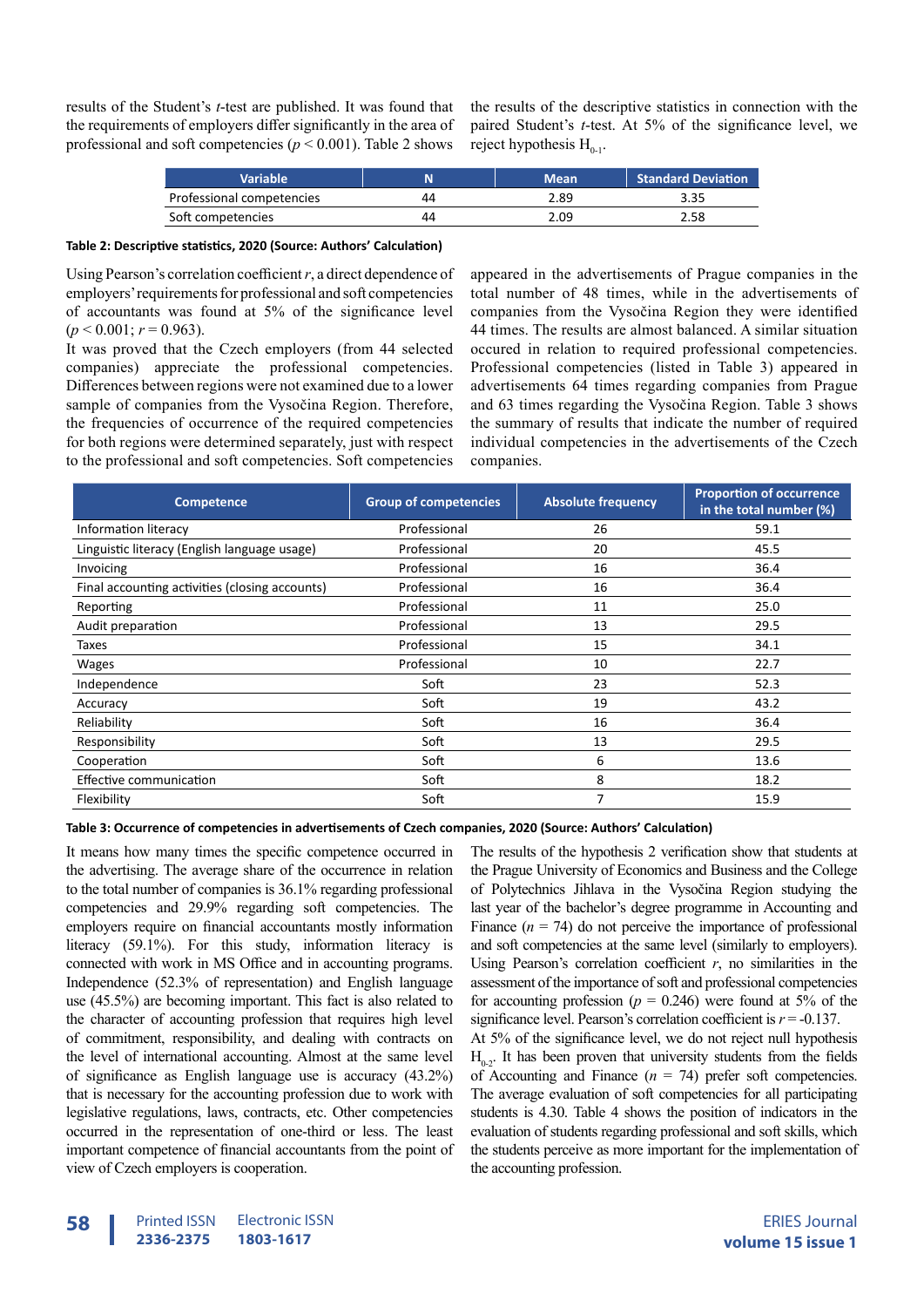| <b>Group</b>            | <b>Mean</b> | <b>Median</b> | Variance | <b>Standard Deviation</b> |
|-------------------------|-------------|---------------|----------|---------------------------|
| Reliability             | 4.69        |               | 0.27     | 0.52                      |
| Responsibility          | 4.69        |               | 0.32     | 0.57                      |
| Accuracy                | 4.62        |               | 0.37     | 0.61                      |
| Independence            | 4.35        |               | 0.61     | 0.78                      |
| Effective communication | 4.05        | 4             | 0.86     | 0.93                      |
| Cooperation             | 3.96        | 4             | 0.69     | 0.83                      |
| Flexibility             | 3.74        | 4             | 0.84     | 0.92                      |
| Professional skills     | 2.64        |               | 0.47     | 0.69                      |

**Table 4: Students' perception of the importance of professional and soft skills, 2020 (Source: Authors' Calculation)**

Students perceive reliability, responsibility, accuracy, and independence as the most important soft competencies. For these three competencies, the common aspect is the employees' cooperation, which is perceived by students as less important for the performance of the accounting profession in the position of financial accountant.

differences in the perception of the importance of soft and professional competencies, as well as for differences connected with type of university or university location (hypotheses 3 and 4). The results regarding differences between women and men connected with their soft and professional competencies stated at the significance level of 5% are shown in Tables 5 and 6.

Mann-Whitney *U*-test was used for findings of gender

| <b>Group</b>              | <b>Men</b><br>$(n = 26)$ | <b>Women</b><br>$(n = 48)$ | <b>Different</b><br>(p) |
|---------------------------|--------------------------|----------------------------|-------------------------|
| Professional competencies |                          |                            |                         |
| Mean                      | 2.50                     | 2.71                       |                         |
| Median                    | 2.50                     | 3.00                       | 0.288                   |
| Variance                  | 0.56                     | 0.42                       |                         |
| <b>Standard Deviation</b> | 0.76                     | 0.66                       |                         |
| Soft competencies         |                          |                            |                         |
| Mean                      | 4.17                     | 4.37                       |                         |
| Median                    | 4.00                     | 5.00                       | 0.287                   |
| Variance                  | 0.32                     | 0.23                       |                         |
| <b>Standard Deviation</b> | 0.57                     | 0.48                       |                         |

**Table 5: Gender differences in the perception of the importance of soft and professional competencies, 2020 (source: Authors' Calculation)**

| <b>Group</b>              | <b>Students-Prague</b><br>$(n = 34)$ | Students-Vysočina<br>$(n = 40)$ | <b>Different</b><br>(p) |
|---------------------------|--------------------------------------|---------------------------------|-------------------------|
| Professional competencies |                                      |                                 |                         |
| Mean                      | 2.53                                 | 2.73                            |                         |
| Median                    | 3.00                                 | 3.00                            | 0.323                   |
| Variance                  | 0.48                                 | 0.45                            |                         |
| <b>Standard Deviation</b> | 0.70                                 | 0.67                            |                         |
| Soft competencies         |                                      |                                 |                         |
| Mean                      | 4.34                                 | 4.27                            |                         |
| Median                    | 5.00                                 | 5.00                            | 0.322                   |
| Variance                  | 0.28                                 | 0.26                            |                         |
| <b>Standard Deviation</b> | 0.53                                 | 0.51                            |                         |

**Table 6: The importance of soft and professional competencies from the university perspective, 2020 (source: Authors' Calculation)**

The dependence of students' perception of the importance of professional and soft competencies on gender and university has not been proven. Therefore, we do not reject null hypotheses  $H_{0-3}$  and  $H_{0-4}$  at the significance level of 5%. Women and men perceive soft and professional competencies in the examined sample the same regarding their importance. The same importance is given to both groups of competencies regarding the university. With respect to average values, there are factual differences in the perception of the importance of professional and soft competencies for the performance of the future profession (Table 5, 6). Women place more emphasis on professional and soft competencies than men. Professional competencies for the accounting profession are

perceived as more important according to the students at the College of Polytechnics Jihlava compared to students at the Prague University of Economics and Business. Regarding soft competencies, there is the opposite result. With respect to average values, students at the Prague University of Economics and Business perceive higher importance of these competencies.

## **DISCUSSION**

The research conducted among Czech employers and university students focused on their perception of professional and soft competencies importance in the field of financial accounting profession has shown interesting results. There are differences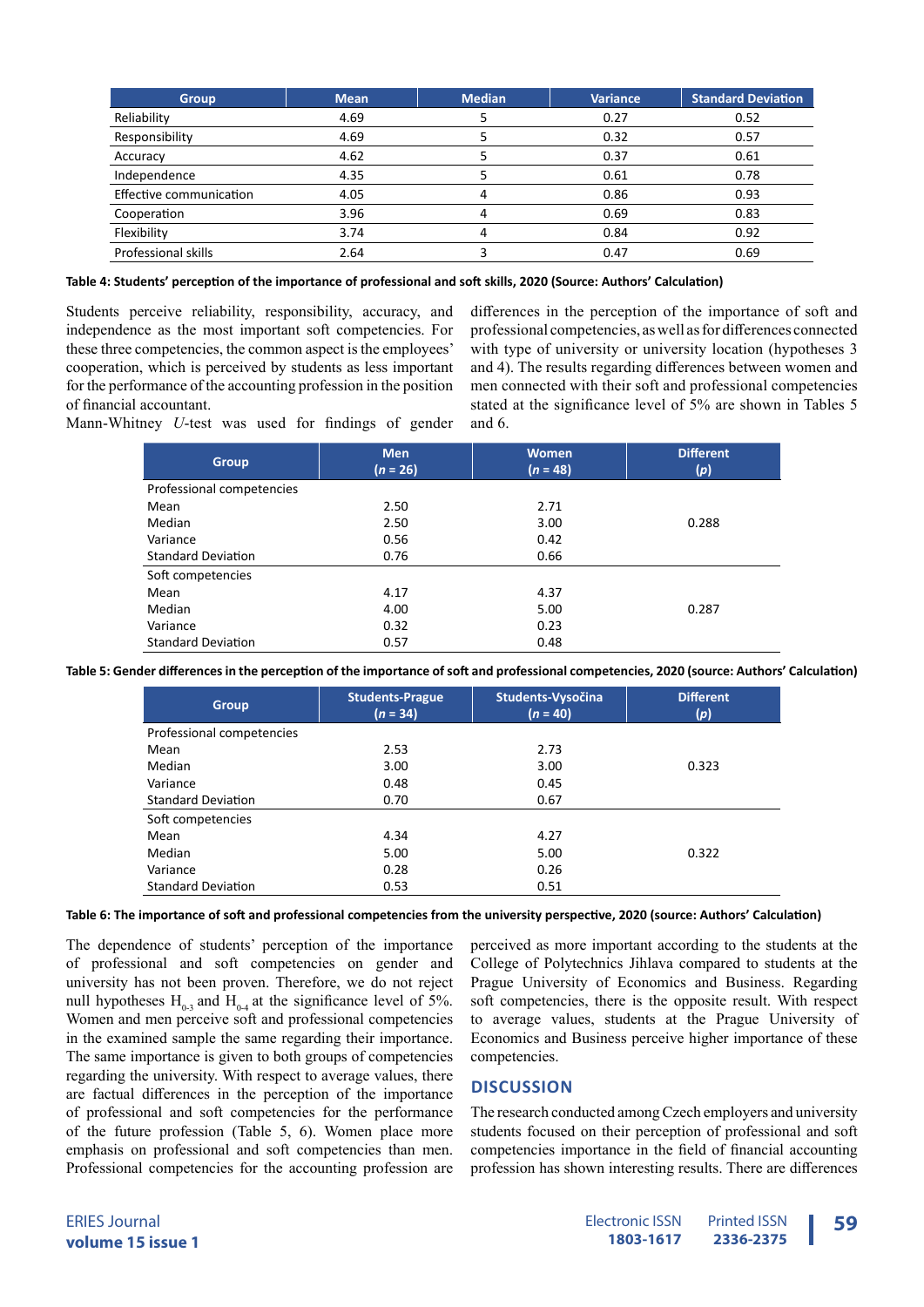between these two groups in the perception of professional and soft competencies importance in the field of accounting profession. Employers whose representatives were small and medium-sized Czech companies and organizations  $(n = 44)$ from the Vysočina Region and the capital city of Prague consider professional competencies as significant. In contrast, students at researched universities in the field of Accounting and Finance consider development of soft competencies as significant.

However, this result is inconsistent with several studies that have shown the opposite. For example, the Australian and New Zealand employers require interpersonal skills primarily (Tan and Laswad, 2019). Readiness to learn, influence and planning (Fernandez and Liu, 2019) are also important. The conflict in the assessment of the importance of professional and soft competencies can be caused by other cultures, but also by the size of companies. In these studies, just nationalities were known (without other factors describing the research subjects). Other research (Mameche, Omri and Hassine, 2020; Webb and Chaffer, 2016) has contributed to the significant finding that companies require communication skills in the accounting professions (that are at the lower level). The Czech companies almost do not require this ability. The occurrence of these skills in advertisements was at a low level.

What employers require from the accounting profession the most is information literacy (i.e., working with MS Office and accounting programs), independence and using of English language with special focus on accounting issues. At the same time, the validity of this statement can be extended to the international context regarding the study (Lim et al., 2016) with the identical conclusions. In the accounting profession, the importance of English language is related to the development trends in economy. The emphasis is placed on IFRS; this issue is crucial today for meeting the society needs (Vallišová and Dvořáková, 2018). It is necessary to mention that the professional competencies and knowledge that are closely related to accounting appeared in advertisements just sporadically in comparison with the information and language literacy. This result can be explained by the fact that for the Czech companies, general skills workable in other positions are more important. At the same time, it is often the personnel intention of these companies.

Webb and Chaffer (2016) proved that the university teachers are paying too much attention to the professional aspects of practical training at the expense of the development of soft competencies. This method of education and training for the accounting profession in the Czech environment would meet the requirements of the Czech employers in relation to the employees - financial accountants - and can be inspiring. It is necessary to mention that information and language literacy should be improved, especially using English language in accounting. However, these procedures should not obscure the importance of soft competencies. Therefore, it is necessary to balance the importance of professional and soft competencies development regarding the preparation of students for the accounting profession. It is also necessary to adjust educational programmes (Aris et al., 2013; Asonitou and Hassall, 2019; Moore and Morton, 2017) to support an interpersonal formation

of personality. According to the latest research, the development of expertise and soft competencies can be balanced in several ways - through subject innovation, the introduction of extrasemester courses supporting employers' required competencies (Roberts et al., 2020), or with the help of inclusion of modern technologies in curricula and teaching (Brownstein, Murad and Hunt, 2015). Furthermore, it is possible to use a training method of teaching based on experiential and practical learning (Zueva et al., 2020). This method is especially important for preparation for the accounting profession.

Students consider soft competencies to be more important than professional competencies. The result identifies to some extent with the study (Manzoor et al., 2018), because even at the level of the Czech environment, employers, and students in the fields of Accounting and Finance perceive the importance of competencies differently. Students' awareness of the requirements connected to the accounting profession is low, because the competencies important for students (soft competencies) are not significant for employers. The results of the research are in contradiction with the study (Manzoor et al., 2018), as the Czech students pay closer attention to the soft competencies. Regarding gender, no significant differences among students in their perception of the importance of professional and soft competencies were found. Significant differences in the perception of both groups of competencies importance were not found also from the university perspective. In the Czech Republic, we can find a contradiction in students' and employers' perception regarding the importance of competencies in the field of accounting profession. In the international context, the employers put more emphasis on professional competencies connected with accounting profession, while students are focused more on expertness. This fact may be influenced by the conceptual education approach, which is different internationally in comparison with the Czech conditions. Czech education is more oriented to the facts and memorization, which may result in students' perception of soft competencies as more important. The reason is that students may perceive the lack of development of such abilities. Students' perspectives offer another dimension for education and training in the accounting profession, as their awareness of future employment can influence innovation in practical job preparation (Kirstein, Coetzee and Schmulian, 2019).

## **LIMITATION OF RESEARCH STUDY**

On the other hand, the research study has also some limitations. We can find the main limitation in lower research sample and in the research concentration just on two regions and two universities. We can also discuss the methods used for selection of companies from the capital city of Prague region, as the total number of companies has been reduced. The authors decided for this reduction to maintain comparability of the number of subjects in both regions with regard to the 15 competencies examined, which were included in the advertisements. This fact, of course, has limited research to some extent. For this reason, the study will continue to expand the sample of employers and university students in future. The extension of the sample will offer deeper research regarding the dependence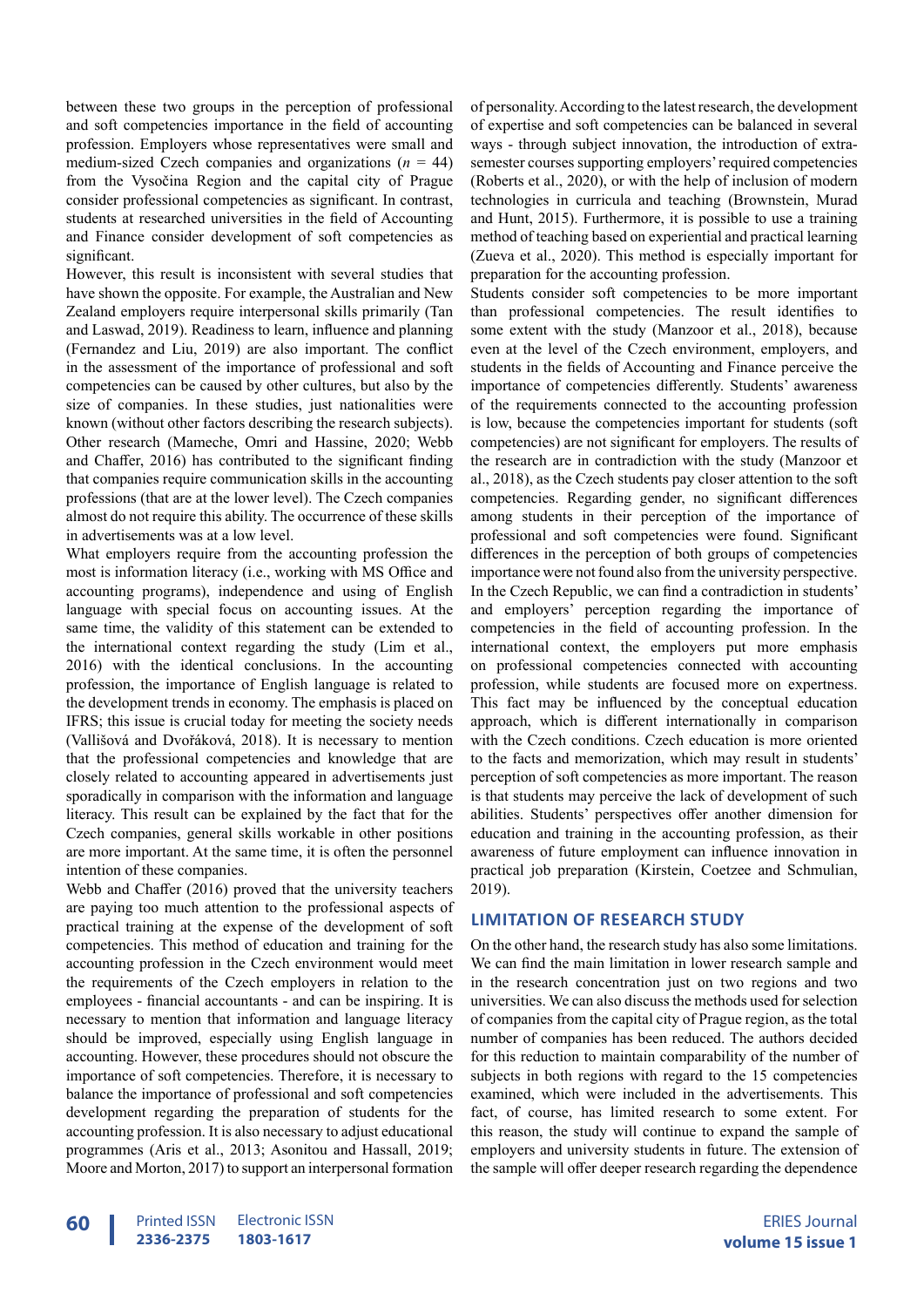of the perception of professional and soft competencies importance for employment on factors such as year of study, nationality, previous work experience, school success, interest in studying, subject, etc. Then it will be possible to use more sophisticated research and statistical methods regarding the character of data.

#### **CONCLUSION**

The empirical study brought new theoretical facts to the field of professional and soft competencies of accountants regarding their importance for employers and students at universities of economics. It is possible to remind a few theoretical consequences of this study. In the Czech environment, there are different relationships in comparison to these ones confirmed by a few international studies. The professional competencies of employees - accountants - are important for the Czech companies. At the same time, these competencies appear the most in advertisements. It is especially information literacy and skills regarding English language in accounting. Development trends in economy also influence the fields of accounting, which results to companies' higher requirements on accountants due to the higher society needs. However, the perception of employers is not in line with the importance of competencies perceived by students who would like to work in the accounting profession.

For students, soft competencies are the crucial one, which may be caused by the way in which practical training is approached by academics (teachers), who are the main educational actors. The practical consequence of this study is the need to focus on innovative practices of educational programmes, whose main aim is to meet the requirements in the labour market and the requirements of employers to prepare students for their future profession and their possible success in the labour market in the best way. Therefore, in the future, the study will be extended by other respondents - not only by students, but also by other relevant companies in other regions of the Czech Republic. Attitudes towards the importance of competencies will be also possible to examine in terms of, for example, cultural differences, students' interest in the accounting profession or their possible practice in an accounting position.

#### **ACKNOWLEDGEMENT**

This research was supported by the Project No. IGS VŠE F1/7/2018, the Project VŠE No. IP 100040.

#### **REFERENCES**

- Andreoni, J., Di Girolamo, A., List, J. A., Mackevicius, C. and Samek, A. (2020) 'Risk preferences of children and adolescents in relation to gender, cognitive skills, soft skills, and executive functions', *Journal of Economic Behavior & Organization*, Vol. 179, pp. 729-742. [https://dx.doi.org/10.1016/j.](https://dx.doi.org/10.1016/j.jebo.2019.05.002) [jebo.2019.05.002](https://dx.doi.org/10.1016/j.jebo.2019.05.002)
- Aris, N. A., Baharum, Z., Sanusi, Z. M., Rahman, I. K. A. and Heang, L. T. (2013) *Assessment of Critical Success Factors for Accounting Graduates Employability*. Langkawi: Institute of Electrical and Electronics Engineers.
- Asonitou, S. and Hassall, T. (2019) 'Which skills and competencies to develop in accountants in a country in crisis?', *International Journal of Management Education*, Vol. 17, No. 3, 100308. <https://dx.doi.org/10.1016/j.ijme.2019.100308>
- Berková, K., Borůvková, J. and Lízalová, L. (2018) 'Motivation of Students of Economic and Technical Fields as a Tool of Competitiveness of Universities and Colleges: Empirical Study', *Journal on Efficiency and Responsibility in Education*  and Science, Vol. 11, No. 4, pp. 72-77. [https://dx.doi.](https://dx.doi.org/10.7160/eriesj.2018.110401) [org/10.7160/eriesj.2018.110401](https://dx.doi.org/10.7160/eriesj.2018.110401)
- Berková, K., Krpálek, P. and Krpálková Krelová, K. (2019) 'Future economic professionals: development of practical skills and competencies in higher education from the point of view of international employers', *Economic Annals-XXI*, Vol. 176, No. 3-4, pp. 91–98. <https://dx.doi.org/10.21003/ea.V176-09>
- Borghans, L., Weel, B. T. and Weinberg, B. A. (2006) *People people: Social capital and the labor-market outcomes of underrepresented groups*, Working paper No. 11985. Massachusetts Avenue: Cambridge.
- Brownstein, S. A., Murad, A. and Hunt, R. J. (2015) 'Implementation of New Technologies in US Dental School Curricula', *Journal of Dental Education*, Vol. 79, No. 3, pp. 259-264. [https://](https://dx.doi.org/10.1002/j.0022-0337.2015.79.3.tb05880.x) [dx.doi.org/10.1002/j.0022-0337.2015.79.3.tb05880.x](https://dx.doi.org/10.1002/j.0022-0337.2015.79.3.tb05880.x)
- Chaffer, C. and Webb, J. (2017) 'An evaluation of competency development in accounting trainees', *Accounting Education*, Vol. 26, No. 5-6, pp. 431–458. [https://dx.doi.org/10.1080/09639284.20](https://dx.doi.org/10.1080/09639284.2017.1286602) [17.1286602](https://dx.doi.org/10.1080/09639284.2017.1286602)
- Cohen, J. (1988) *Statistical power analysis for the behavioral sciences.* New York: Lawrence Erlbaum Associates.
- European Commission. (2008) *The European Qualifications Framework for Lifelong Learning (EQF)*, Luxembourg: Office for Official Publications of the European Communities.
- Fernandez, F. and Liu, H. C. (2019) 'Examining relationships between soft skills and occupational outcomes among U.S. adults with-and withoutuniversity degrees', *Journal of Education and Work*, Vol. 32, No. 8, pp. 650–664.<https://dx.doi.org/10.1080/13639080.2019.1697802>
- Kirstein, M., Coetzee, S. and Schmulian, A. (2019) 'Differences in accounting students' perceptions of their development of professional skills A South African case', *Higher Education Skills*  and Work-based Learning, Vol. 9, No. 1, pp. 41-59. [https://doi.](https://doi.org/10.1108/HESWBL-04-2018-0051) [org/10.1108/HESWBL-04-2018-0051](https://doi.org/10.1108/HESWBL-04-2018-0051)
- Larruzea-Urkixo, N. and Cardeño Ramírez, M. O. (2020) 'Individual differences in self-regulated learning among Education Degree students: gender, teaching specialty, grades and academic performance', *Revista de Investigacion Educativa*, Vol. 38, No. 2, pp. 453–473.<https://doi.org/10.6018/rie.334301>
- Lebid, A. E. and Shevchenko, N. A. (2020) 'Gender Differentiation in Perceiving and Evaluating the Interactive Methods of Education by the Engineering Students', *European Journal of Contemporary Education*, Vol. 9, No. 4, pp. 819–826. [https://doi.org/10.13187/](https://doi.org/10.13187/ejced.2020.4.819) [ejced.2020.4.819](https://doi.org/10.13187/ejced.2020.4.819)
- Lim, Y. M., Lee, T. H., Yap, C. S. and Ling, C. C. (2016) 'Employability skills, personal qualities, and early employment problems of entrylevel auditors: Perspectives from employers, lecturers, auditors, and students', *Journal of Education for Business*, Vol. 91, No. 4, pp. 185–192. <https://doi.org/10.1080/08832323.2016.1153998>